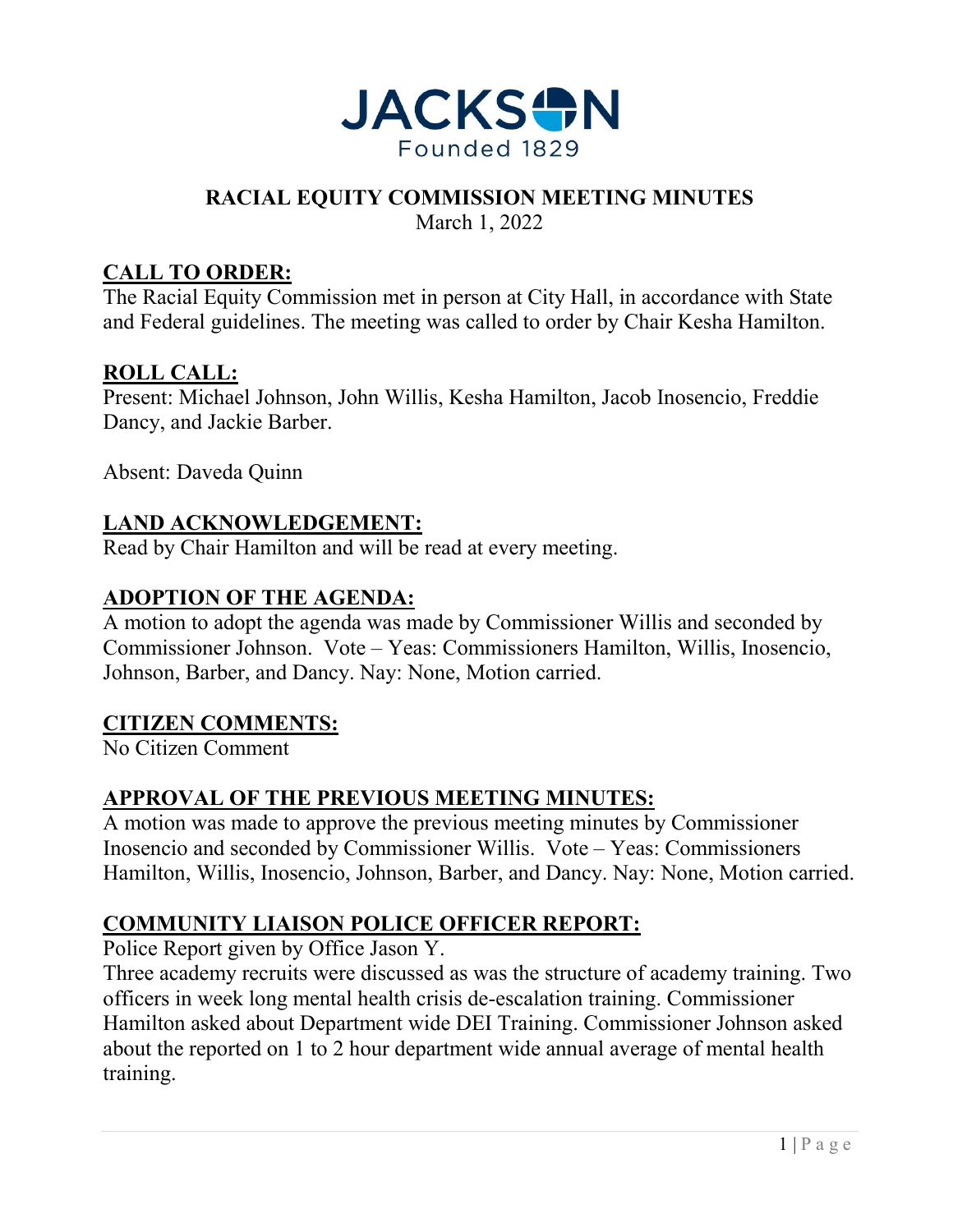# **PRESENTATION:**

Commissioner John Willis gave a report on Urban Renewal, the divestment from the south side due to red lining, and racist land acquisitions by the government. Loss of homeownership and lack of access to capital for home maintenance driving the lack of access to generational wealth was discussed. The resiliency of the community and the people being red-lined was noted and celebrated. The importance of reinvestment, including but not limited to the use of ARPA funds, and the importance that would have for driving racial Equity progress in the City of Jackson was discussed.

# **COMMITTEE REPORTS:**

Board Development Committee — Current: Freddie and Kesha, add John and Jackie Policy and Procedure — Current: Freddie and Kesha Contract and Purchasing — Current: Daveda, add Jackie Nominating Committee — Current: Freddie, Kesha, and Daveda Housing and Mobility — Current: Kesha and Daveda, add John and Jacob Public Commission — Current: Kesha, add John, Jacob, and Michael Grants — Jackie, add John and Jacob

Commission Hamilton asked for a motion to nominate Leticia Albarran to be recommended by the Mayor to the REC. Commission Inosencio moved, Commission Willis supported. Vote – Yeas: Commissioners Hamilton, Willis, Inosencio, Johnson, Barber, and Dancy. Nay: None, Motion carried.

Commission Willis moved to establish an education committee, Commission Barber seconded. Vote – Yeas: Commissioners Hamilton, Willis, Inosencio, Johnson, Barber, and Dancy. Nay: None, Motion carried. Kesha, Jacob, and John were added.

Discussion about the Jackson High Valedictorian guidelines and the historical and current racism embedded in standardized test scores.

Commission Willis moved to send a letter to the Jackson High Board of Education (amended) to inquire about the process of dropping down to one valedictorian. Commission Johnson seconded. Vote – Yeas: Commissioners Hamilton, Willis, Inosencio, Johnson, Barber, and Dancy. Nay: None, Motion carried.

# **OLD BUSINESS:**

Racism commercial is waiting for all commissioners to be able to establish a date and include new members.

City ARPA funds use was discussed.